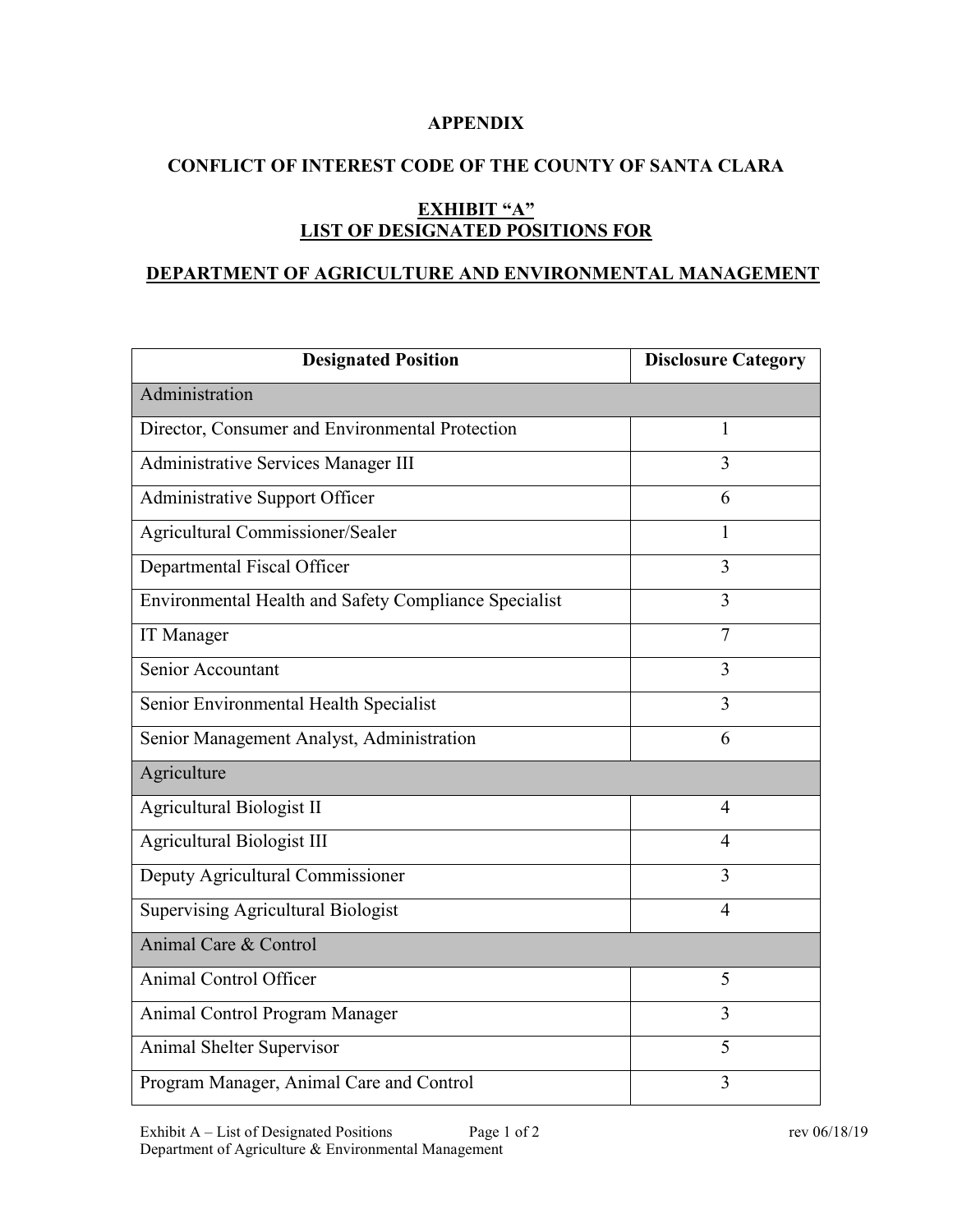| <b>Designated Position</b>                | <b>Disclosure Category</b> |
|-------------------------------------------|----------------------------|
| Senior Animal Control Officer             | 5                          |
| Clean Water Program                       |                            |
| Associate Management Analyst, Clean Water | 4                          |
| Management Analyst, Clean Water           | 4                          |
| Program Manager, Clean Water              | 3                          |
| Senior Management Analyst, Clean Water    | $\overline{4}$             |
| Household Hazardous Waste                 |                            |
| Associate Management Analyst, Haz Mat     | 4                          |
| Hazardous Materials Program Manager       | 3                          |
| Management Analyst, Haz Mat               | 4                          |
| Senior Management Analyst, Haz Mat        | 4                          |
| Recycling & Waste Reduction Division      |                            |
| Associate Management Analyst, RWRD        | 3                          |
| Management Analyst, RWRD                  | 3                          |
| Senior Management Analyst, RWRD           | 3                          |
| <b>Weed Abatement</b>                     |                            |
| Weed Abatement Inspector                  | 4                          |
| Weed Abatement Manager                    | 3                          |
| Weights & Measures                        |                            |
| Deputy Sealer of Weights & Measures       | 3                          |
| Supervising Weights & Measures Inspector  | 4                          |
| Weights & Measures Inspector II           | 4                          |
| Weights & Measures Inspector III          | 4                          |
| Weights & Measures Inspector III, Lead    | $\overline{4}$             |
| <b>Applicable to Entire Department</b>    |                            |
| Consultant                                | $\overline{2}$             |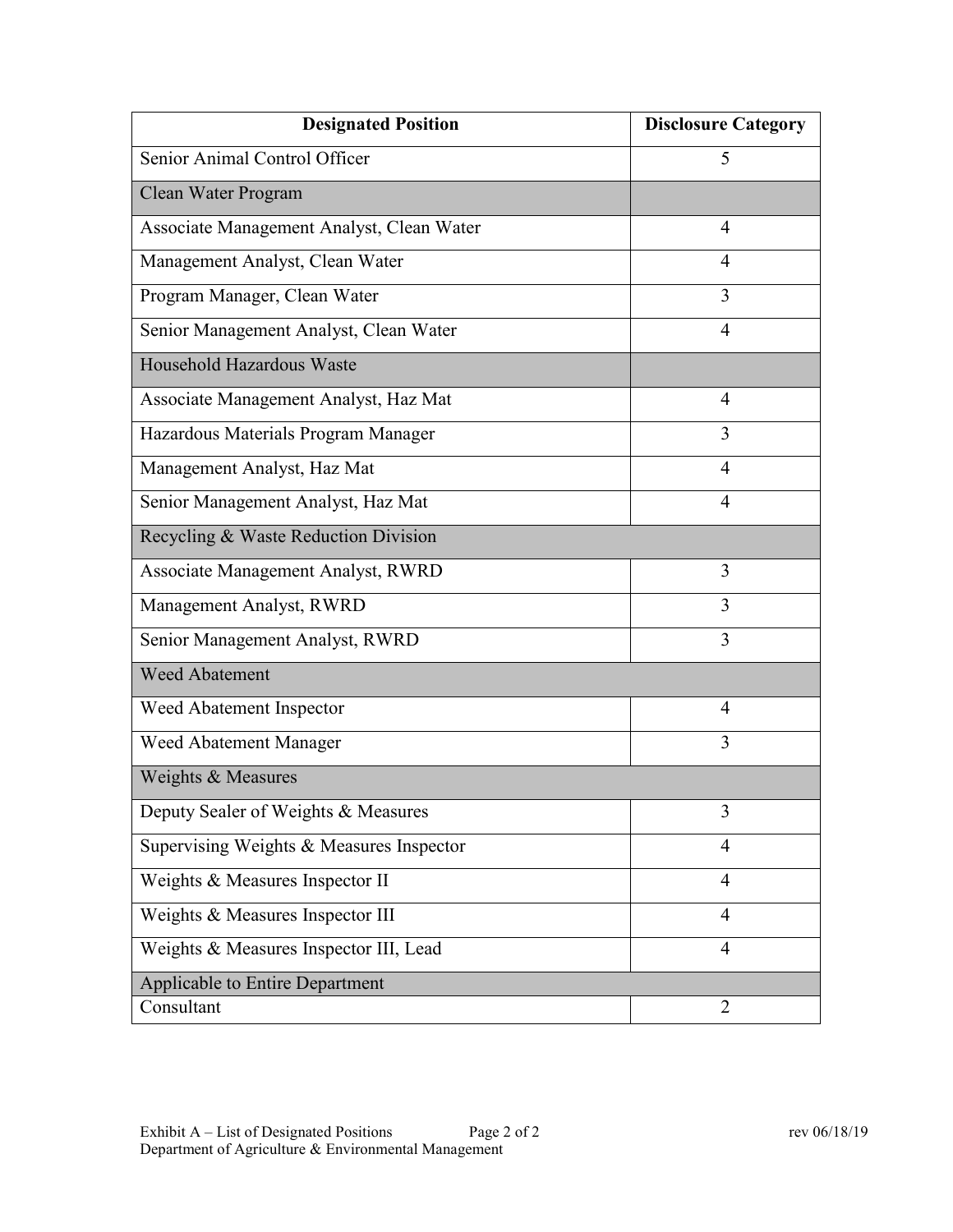#### **APPENDIX**

## **CONFLICT OF INTEREST CODE OF THE COUNTY OF SANTA CLARA**

# **EXHIBIT "B" DISCLOSURE CATEGORIES FOR**

### **DEPARTMENT OF AGRICULTURE & ENVIRONMENTAL MANAGEMENT**

Pursuant to the County of Santa Clara's Conflict of Interest Code, Disclosure Categories 1 and 2 shall read as follows for all Code Agencies.

**Disclosure Category 1:** Persons in this category shall disclose:

(1) all investments in, business positions in, and income (including gifts, loans and travel payments) from:

(a) all sources that provide, plan to provide, or have provided in the last two years, facilities, goods, software, hardware, or related technology, equipment, vehicles, machinery or services, including training or consulting services, to the County;

(b) all sources that are subject to the regulatory, monitoring, investigatory, enforcement, valuation, certification, permit or licensing authority of, or have an application for a license, permit or certificate pending before, the County;

(c) all sources that receive, are planning to apply to receive, or have received in the last two years, grants or other monies from or through the County; and sources that receive referrals to provide assessments and/or treatments that are required or recommended by the County; and

(2) all interests in real property in the County of Santa Clara located entirely or partly within the County, or within two miles of County boundaries, or of any land owned or used by the County.

**Disclosure Category 2**: Each Consultant shall disclose: (1) all investments in, business positions in, and income (including gifts, loans and travel payments) from: (a) all sources that provide, plan to provide, or have provided in the last two years, facilities, goods, software, hardware, or related technology, equipment, vehicles, machinery or services, including training or consulting services, to the County; (b) all sources that are subject to the regulatory, monitoring, investigatory, enforcement, valuation, certification, permit or licensing authority of, or have an application for a license, permit or certificate pending before, the County; (c) all sources that receive, are planning to apply to receive, or have received in the last two years, grants or other monies from or through the County; and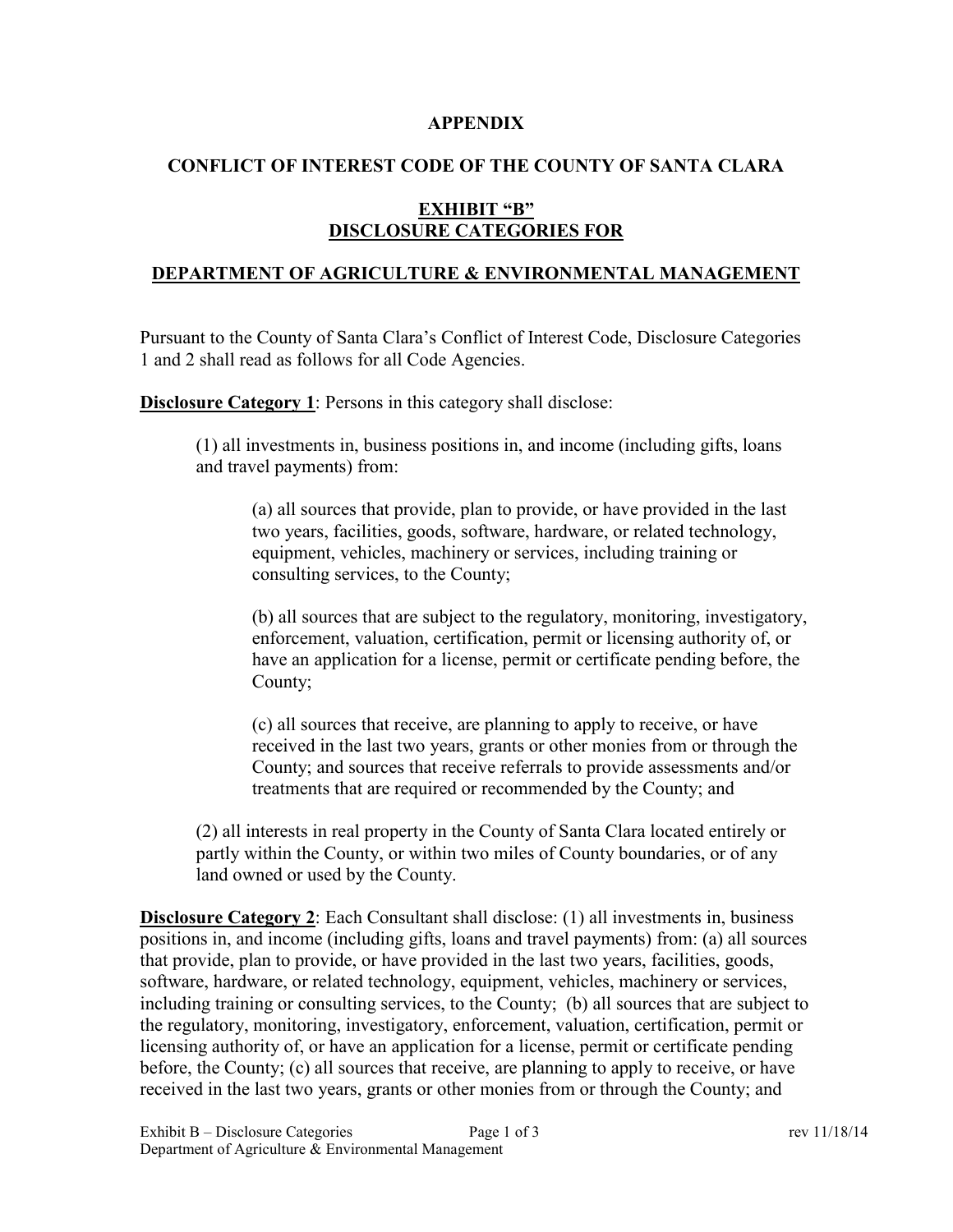sources that receive referrals to provide assessments and/or treatments that are required or recommended by the County; and (2) all interests in real property in the County of Santa Clara located entirely or partly within the County, or within two miles of County boundaries, or of any land owned or used by the County, subject to the following limitation: the Code Agency for which a consultant works may determine in writing, following approval by County Counsel as to form and legality, that the particular consultant is hired to perform a range of duties that is limited in scope and, thus, is not required to comply with the full disclosure requirements described above, but instead must comply with more tailored disclosure requirements specific to that consultant. Such a determination shall include a description of the consultant's duties and, based upon that description, a statement of the extent of disclosure requirements.

In addition to the above two categories, the Department of Agriculture & Environmental Management shall have the following categories:

**Disclosure Category 3:** Persons in this category shall disclose:

(1) all investments in, business positions in, and income (including gifts, loans and travel payments) from:

(a) all sources that provide, plan to provide, or have provided in the last two years, facilities, goods, software, hardware, or related technology, equipment, vehicles, machinery or services, including training or consulting services, to the Department of Agriculture and Environmental Management;

(b) all sources that are subject to the regulatory, monitoring, investigatory, enforcement, permit or licensing authority of, or have an application for a license or permit pending before, the Department of Agriculture and Environmental Management;

(c) all sources that receive, are planning to apply to receive, or have received in the last two years, grants or other monies (i) from or through the Department of Agriculture & Environmental Management or (ii) from or through the County related to the work of the Department of Agriculture & Environmental Management; and

(2) all interests in real property in the County of Santa Clara located entirely or partly within the County, or within two miles of County boundaries, or of any land owned or used by the County.